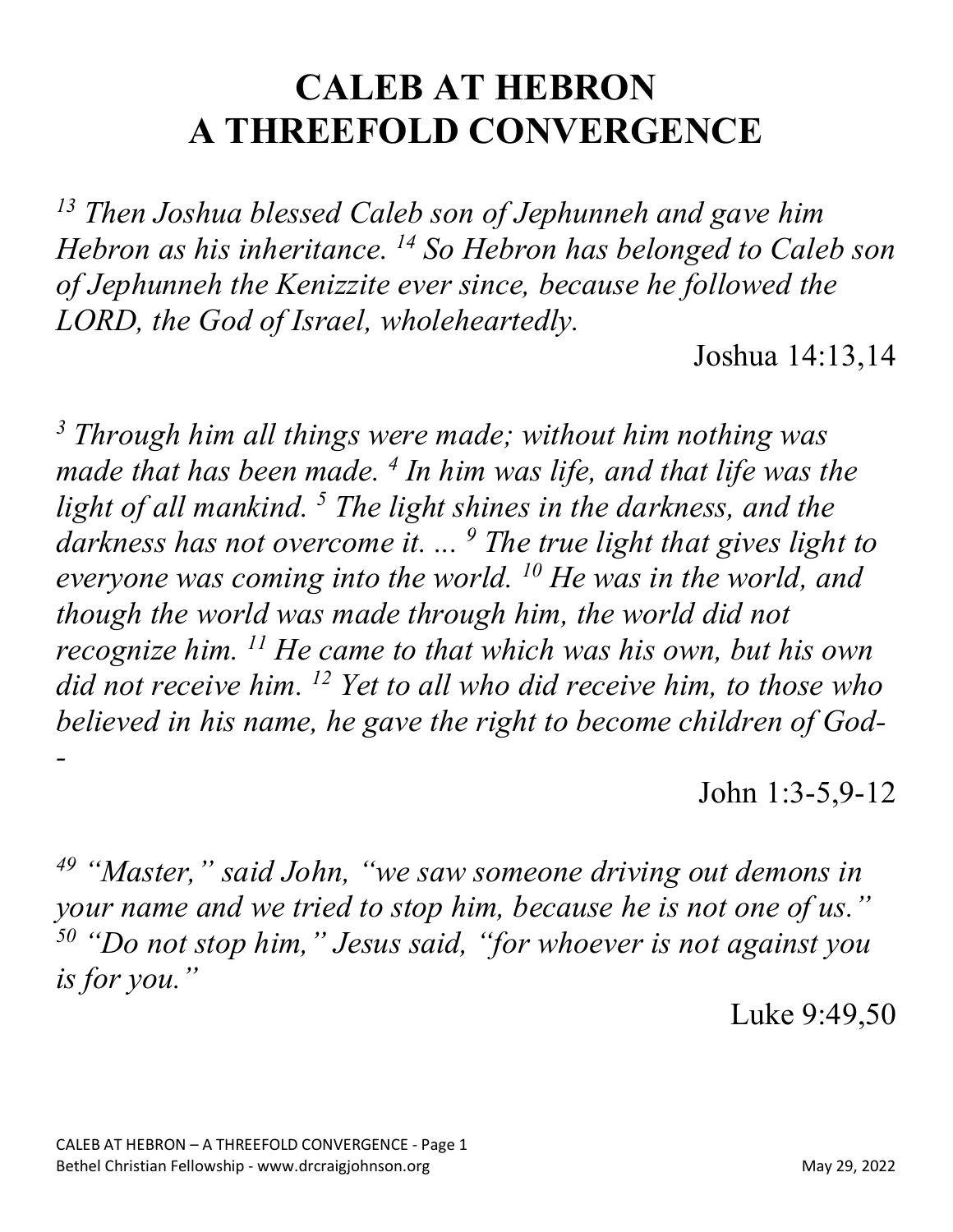- I. Three forces in redemptive history
	- A. General revelation The Melchizedek factor (Starry heavens above, moral law within)
	- B. Special revelation -The Abraham factor (Divinely revealed Holy scripture)
	- C. The darkness that opposes both. The Sodom factor.
	- \* The God who is at work in creation and in the hearts of people is the same God who sent His son. (He prepared the gospel for the world, and the world for the gospel.)
- II. The Melchizedek factor
	- A. Melchizedek is an archetype of general revelation. He represents the special priesthood after which Christ's priesthood was established - a priesthood established by personal worth rather than lineage.
	- B. Melchizedek people are people of general revelation from outside the comfortable bonds of special revelation. (The queen of Sheba, the Syro Phoenician woman, the centurion, Ruth, Rahab, the widow at Zarephath, the Samaritan woman at the well, Gentiles)
- III. The Sodom factor The perversion of truth
	- The darkness of syncretism that opposes both General and Special revelation is known as corruption, mixture, poison. Known by many codenames: Sodom, Egypt, Assyria, Babylon, Balaam, Gomorrah. All speak of corruption, revelation, decadence, idolatry, and false religion.
	- B. God must give us discernment to accept General and Special revelation and to refuse spiritual perversion.